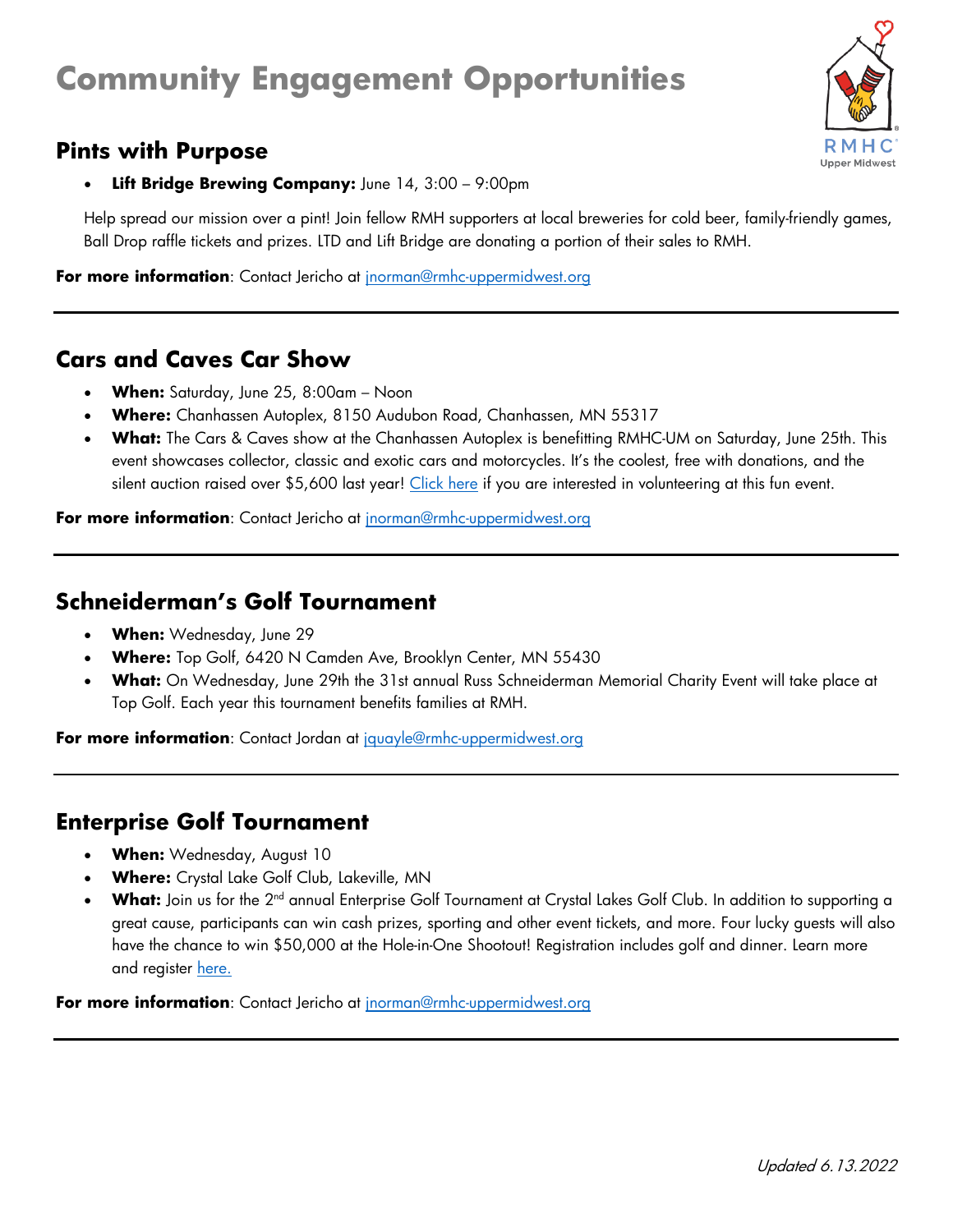# **Community Engagement Opportunities**

# **Wanous Golf Tournament**

- **When:** Friday, August 12
- **Where:** Mankato Golf Club, Mankato, MN
- **What:** The Ronald McDonald House was the Wanous family's home away from home, support and encouragement, and at times their distraction while their babies were in NICU for four months. The family started this tournament to "pay it forward" and raise awareness of premature births and the space RMH continues to provide to families in crisis. 100% of the proceeds from this event go to RMH and more than \$70,000 has been raised over the last ten years! Click [here](https://rmhc-uppermidwest.org/Wanous/) to register.

**For more information**: Visit<https://rmhc-uppermidwest.org/Wanous/>

#### **Concert in the Courtyard with Kat Perkins**

- **When:** Wednesday, August 31, 6:00pm 8:00pm
- **Where:** Ronald McDonald House, Oak Street
- **What:** Kat Perkins, the talented entertainer, singer-songwriter and semi-finalist from NBC's The Voice! will treat up to 40 people to a private acoustic Concert in the Courtyard at the Ronald McDonald House-Oak Street, near the U of M's East Bank campus. Tickets include dinner and beer/wine as well as free parking. Proof of Covid-19 vaccination required. Tickets are \$100/person. A great opportunity to enjoy live music on a summer evening.

**For more information**: Contact Jordan at [jquayle@rmhc-uppermidwest.org](mailto:enewkirk@rmhc-uppermidwest.org)

#### **Robert Brown III Memorial Car Show**

- **When:** Saturday, September 18
- **Where:** Fleming Field Airport,1725 Henry Ave, South St Paul, MN 55075
- **What:** Join us for the 9th annual Robert Brown III Memorial Car Show, hosted in memory of a former Ronald McDonald House family. From classic cars and vintage airplanes to live music, food, and kids' activities, this event is packed with family-friendly fun. The show is free for spectators, and there is a \$10 donation fee for those wishing to show a car or motorcycle. All donations go to the Ronald McDonald House Family Room in Gillette Hospital. Learn more about this annual event [here.](https://www.rb3carshow.com/)

**For more information**: Contact Jericho at [jnorman@rmhc-uppermidwest.org](mailto:jnorman@rmhc-uppermidwest.org)

#### **Auto Restorer's Club Car Show and Swap Meet**

- **When:** Saturday, September 18, 6:00am 3:00pm
- **Where:** Nicollet County Fairgrounds, St. Peter, MN
- What: The Southern Minnesota Auto Restorer's Club is putting on their 45<sup>th</sup> annual Car Show and Swap Meet. Come see vintage convertibles, hot rods, trucks and more while enjoying food vendors and browsing the swap meet.

**For more information**: Contact Jericho at [jnorman@rmhc-uppermidwest.org](mailto:jnorman@rmhc-uppermidwest.org)